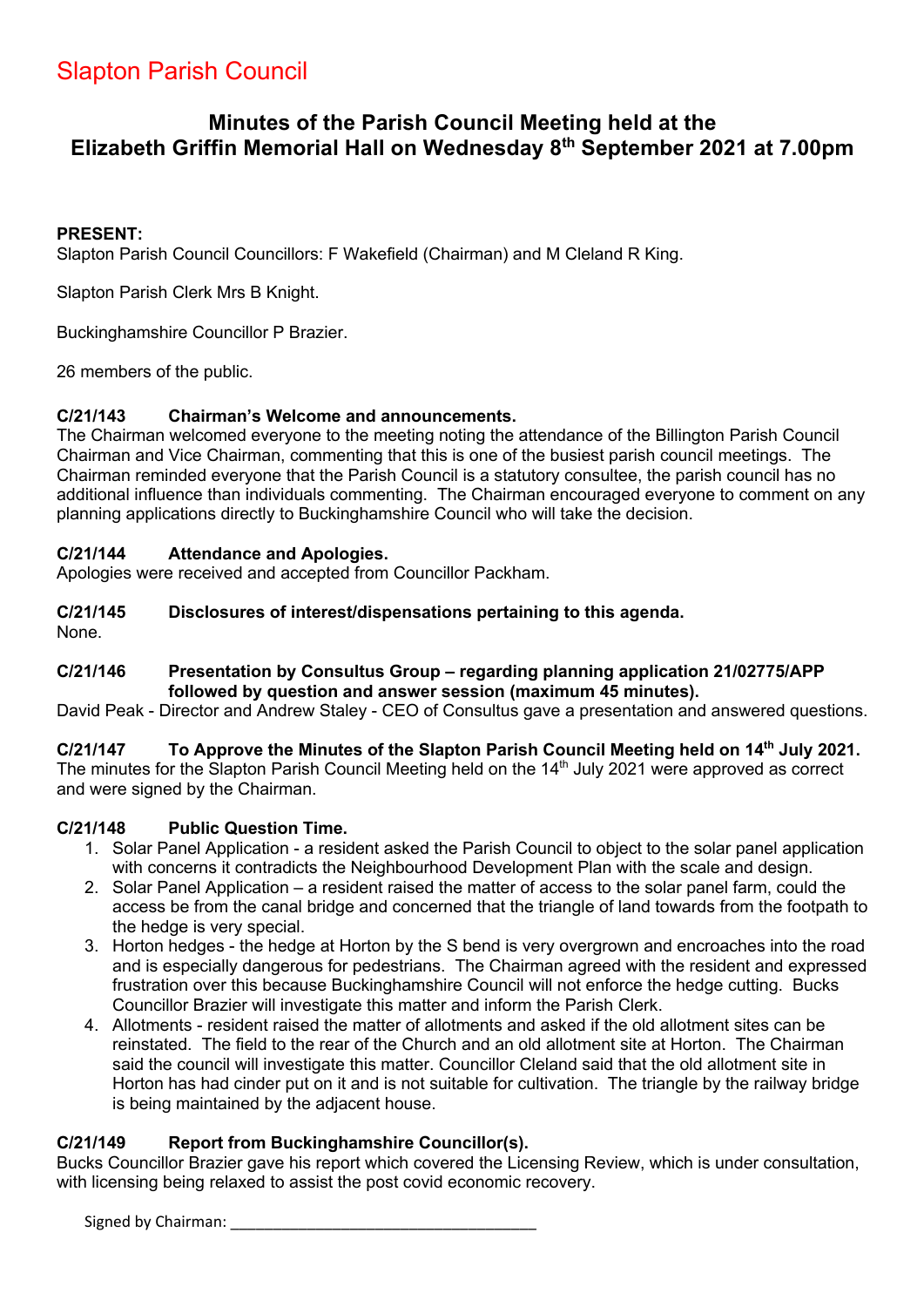Vale of Aylesbury Local Plan – this has been approved with conditions by the inspectorate, the full Bucks Council should approve this next week. The VALP strengthens the Neighbourhood Development Plans.

#### **C/21/150 Planning Application(s):**

21/02775/APP - Construction of a solar farm - Land Rear of Bury Farm Mill Road Slapton **Buckinghamshire** 

Objection PROPOSED BY Councillor Wakefield and SECONDED BY Councillor King and carried unanimously. Slapton Parish Council will request this is called to committee should the Planning Officer be minded to approve, Slapton Parish Council will be prepared to speak at Committee.

21/03020/APP | Single storey side in-fill extension to join main dwelling to garage. Part conversion of garage and roof space. Ridge direction of roof over garage and new extension rotated 90 degrees. Two dormer windows. | 7 Horton Road Slapton Buckinghamshire LU7 9DB

No Objection PROPOSED BY Councillor King and SECONDED BY Councillor Cleland and carried unanimously.

21/03151/APP | Removal of existing structures and construction of a new hangar (for Sui Generis use with the primary use comprising storage of aircraft, aircraft parts, cars, car parts, agricultural machinery, lawnmowers, lawnmower parts and associated items), landscaping and associated works. | Land Adj To B488 West Of Grove Farm Grove Slapton **Buckinghamshire** 

Support application PROPOSED BY Councillor Cleland and SECONDED BY Councillor King and carried unanimously.

21/02920/ATP | Crack Willow Main tree fell down around 30 years ago now pollarded into multiple growths in an area up to 50 feet wide from main trunk that has now rotted away. Growing into farmers field blocking crop growing Wish to trim some pollards to stop exponential growth Prevent further land from being swamped by its uncontrolled spread Has fallen across a ditch blocking the drainage to the field We have just bought the land extending our garden and have inherited this tree that in effect died 30 years ago. | 19 Horton Road Slapton Buckinghamshire LU7 9DB

Support application PROPOSED BY Councillor Cleland and SECONDED BY Councillor King and carried unanimously.

CB/20/01719/REG3 - The Stables and Greenacres, Gypsy Lane, Little Billington, Leighton Buzzard, LU7 9BP

Proposal: Continued use of the land for the stationing of 77 caravans (68 statics and 9 tourers) for Gypsies and Travellers, retention of two buildings for unrestricted C3 (residential) use together with the addition of a landscape buffer and associated development including drainage works, access road and fencing.

Object PROPOSED BY Councillor Wakefield and SECONDED BY Councillor King.

#### **C/21/151 Footpaths, Bridleways and Roads.**

The Chairman, Councillor Cleland, Slapton Parish Clerk and Bucks Councillor Brazier met with the Bucks Local Area Technician in Horton and had a very useful meeting and discussed highways matters including accepting a 40MPH speed limit for Horton, this will be discussed by the Community Board and an application for funding will be made.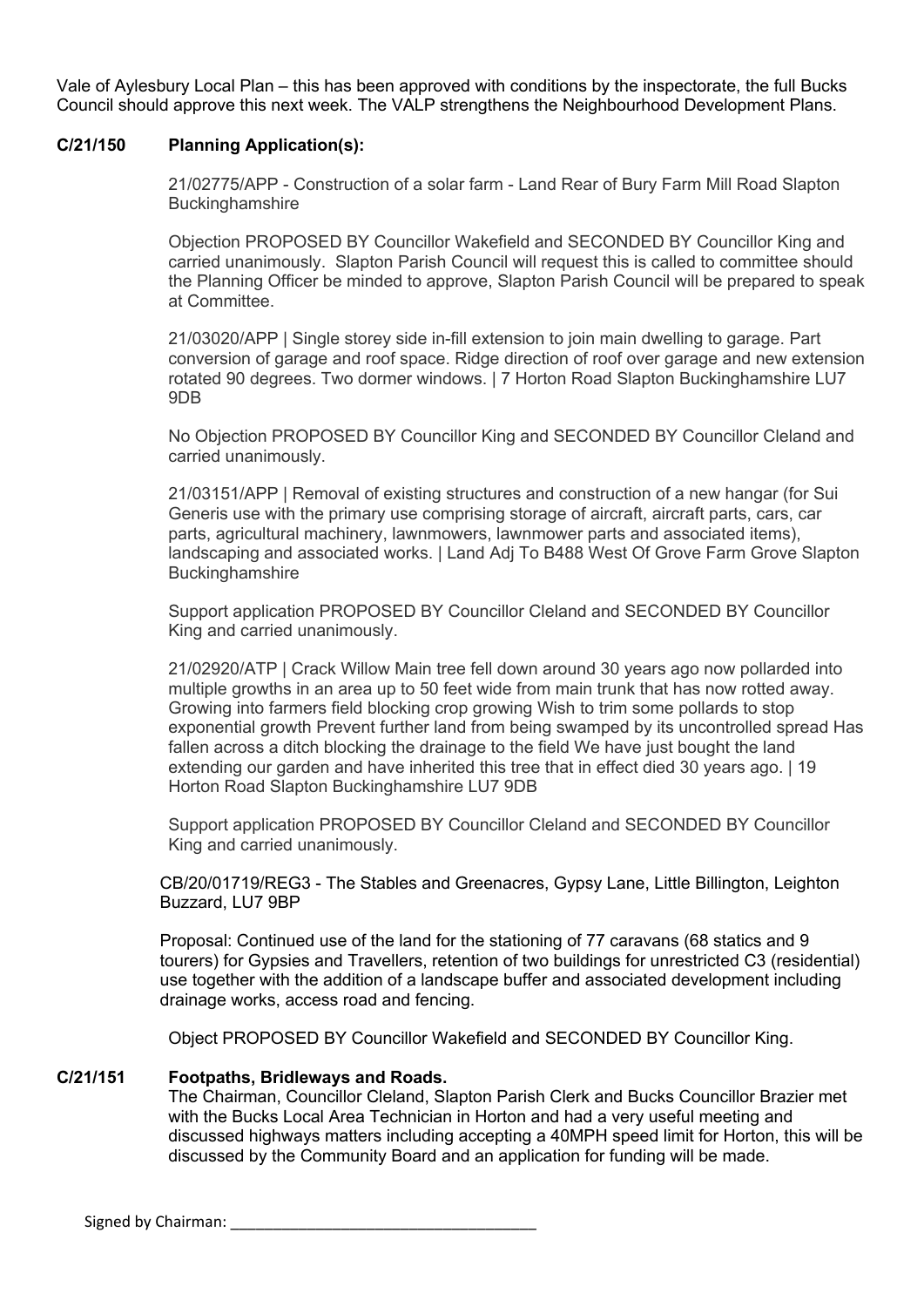Flooding in central Horton – this was discussed with the Local Area Technician and it was agreed to add a new drain, the timescale was discussed and the LAT will arrange a date for this, Slapton Parish Clerk will write to the LAT next week.

Horton hedges – the hedge at Horton Hall and Gardeners Cottage is encroaching onto the highway and calms the traffic, it was decided to review the hedges next year.

Ivinghoe Aston Finger point sign renovation – John O'Dwyer will speak to the person that is renovating the sign.

Knyghton Close parking area at the side of the Church was raised in July in public question time. In 2014 Slapton Parish Council took a 99-year lease at a rent of £1 per annum, the lease states the property must only be used by road worthy and taxed vehicles. The car park is for church use which is prioritised over any parish council use. No vehicles can be left in the car park overnight. The car park has a padlock and is not accessible to nearby residents who are not using the Church. Slapton Parish Clerk will let the resident know.

Parish Planters – a resident had complained that the Slapton Planters are neglected, since then an anonymous person has tidied the planters and the Chairman thanked the resident. The Villager editor will mention this in Villager to ask who the volunteer is.

## **C/21/152 Recreation Ground**

It was agreed to buy refreshments for up to the value of £50 for Play Around the Parishes PROPOSED BY Councillor Wakefield and SECONDED BY Councillor King and carried unanimously.

Councillor King will review the quotations and recommend the preferred equipment, a discussion took place about the potential location of the equipment and a decision will be taken at a future meeting.

The playground maintenance has been completed and the Chairman thanked Councillor King for organising this.

#### **C/21/153 Defibrillator Training.**

Defibrillator Training will be advertised in The Villager and attendees will be encouraged to make a donation to the Central Ambulance Service for the training.

## **C/21/154 Elizabeth Griffin Memorial/Slapton Village Hall**

No update.

## **C/21/155 Slapton Parish Council Website & IT.**

The Parish Clerk raised concerns over the laptop system with emails being automatically deleted automatically.

#### C**/21/156 Clerk's Report.**

This was circulated prior to the meeting and there were no further questions.

#### **C/21/157 Financial Matters.**

The following accounts were approved for payment:

| Payee                          | <b>Details</b>                | Amount  |
|--------------------------------|-------------------------------|---------|
| <b>Anglo Dutch Accountants</b> | <b>Payroll Services</b>       | £36.00  |
| <b>Bucks Council</b>           | <b>Play Around the Parish</b> | £444.00 |
| <b>Bucks Council</b>           | <b>Uncontested Election</b>   | £105.04 |
| <b>Future Signs</b>            | Grove litter sign             | £90.00  |
| Glasdon                        | <b>Litter Bin</b>             | £202.72 |

Signed by Chairman: